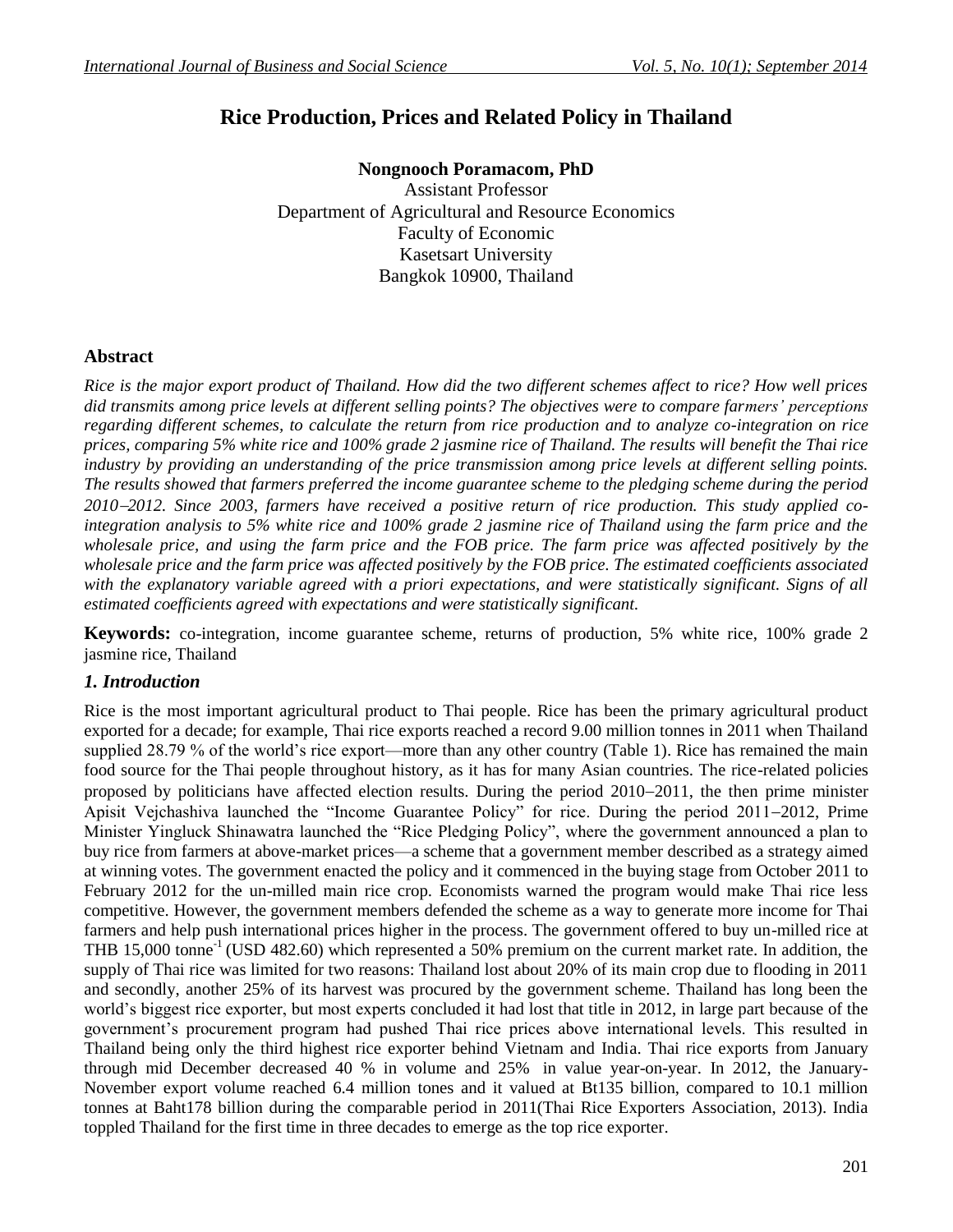According to the US Department of Agriculture's, India exported 9.75 million tonnes rice in 2012, beating Thailand, which could ship only 6.5 million tonnes, being to the third exports after Vietnam(The Economic Times, 2013).

Table 1 and figure 1 show Thailand's export rice market share in 2011 (when it was the largest rice exporter) was 28.79%, followed by Vietnam, Pakistan and the USA.

|          | Unit: million tonnes |        |        |        |        |        |                                |  |
|----------|----------------------|--------|--------|--------|--------|--------|--------------------------------|--|
| Country  | 2006                 | 2007   | 2008   | 2009   | 2010   | 2011   | Market<br>share in<br>$2011\%$ |  |
| China    | 1.216                | 1.340  | 0.969  | 0.783  | 0.600  | 0,900  | 2.97                           |  |
| India    | 4.537                | 6.301  | 3.383  | 2.123  | 2.200  | 2.500  | 7.45                           |  |
| Pakistan | 3.579                | 2.696  | 3.050  | 3.187  | 3.800  | 2.650  | 12.87                          |  |
| Vietnam  | 4.705                | 4.522  | 4.649  | 5.950  | 6.200  | 5.800  | 21.00                          |  |
| U.S.     | 3.260                | 3.003  | 3.219  | 2.983  | 3.525  | 3.550  | 11.85                          |  |
| Thailand | 7.494                | 9.193  | 10.210 | 8.620  | 8.500  | 9.000  | 28.79                          |  |
| Total    | 29.098               | 31.851 | 29.749 | 29.219 | 29.526 | 30.280 |                                |  |

# **Table 1: World Rice Export, during the Period 2006-2011**

Source: 1) World Grain Situation and Outlook, USDA, November 2010.

2) Office of Agricultural Economics and Department of Custom Thailand

Most economist and stakeholders (except politicians and farmers) know that if Thailand and Vietnam market shares are combined, they amount to about 50% of world rice exports. There are many rice export countries such as Pakistan, the USA, India, China, and Indonesia. Thailand as the first rice exporter, however, may not have much power to control price and supply since there are many rice-exporting countries and these countries can grow more rice to compete with increased Thailand prices. Moreover, rice can degrade after being stockpiled for some period. The pledging scheme, by increasing the domestic price, may not induce higher export prices. Other exporters, for example Vietnam, may gain a greater market share of Thailand's rice exports. Table 2 shows the volume of Thai rice export during the period 2011-2012. It is found that the volume of Thai rice export declined from year 2011 to year 2012. Table 3 shows the domestic demand and supply of Thai rice during the period 20062012. Domestic demand mainly was for seed, consumption, feed industry and other.

# **Figure 1 Market Share of Rice Export in the World, year 2011**



Source: 1) World Grain Situation and Outlook, USDA, November 2010.

2) Office of Agricultural Economic and Department of Custom Thailand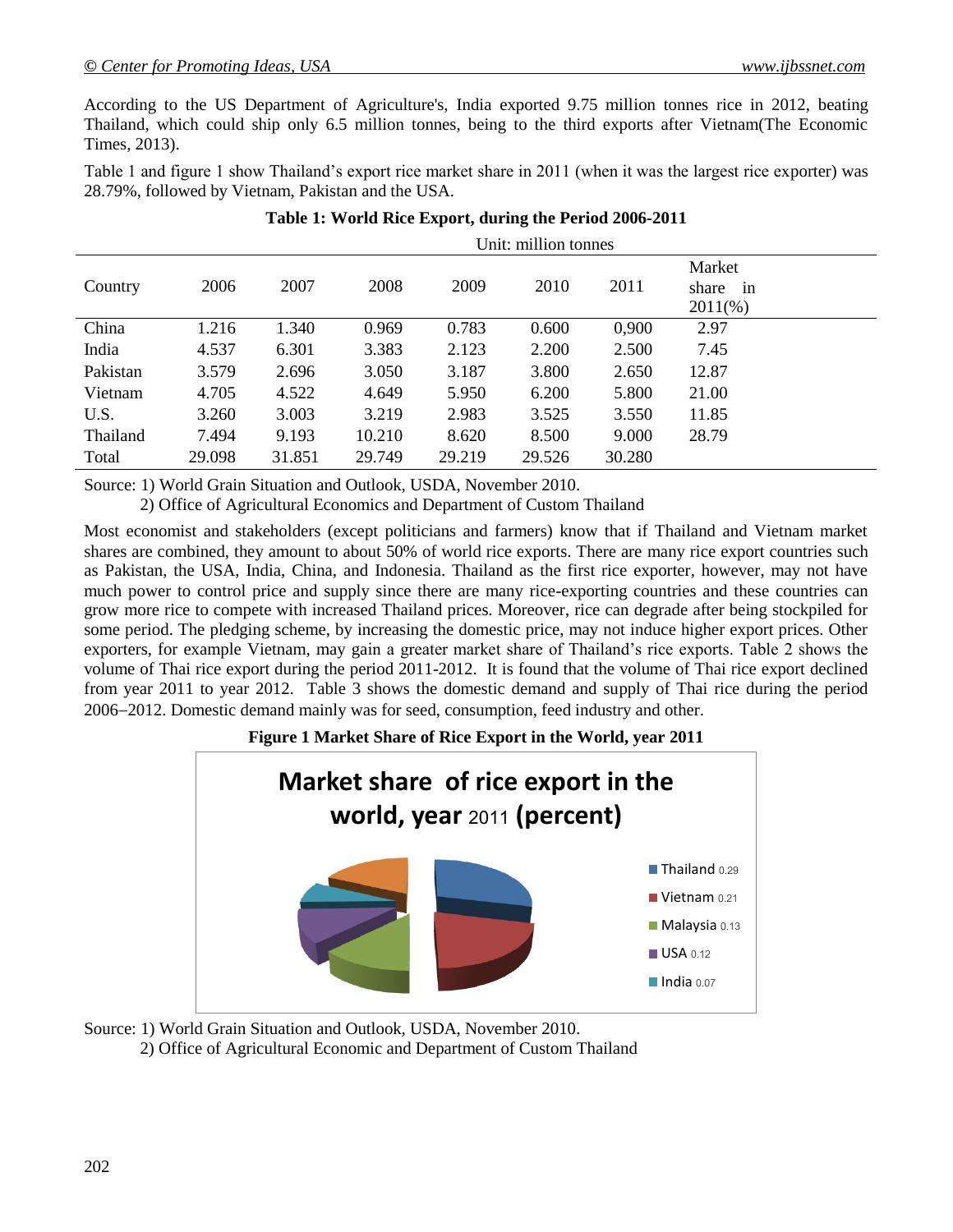|           |           | Unit: $1,000$ tonnes |             |
|-----------|-----------|----------------------|-------------|
|           | 2011      | 2012                 | Growth rate |
| January   | 920.79    | 439.58               | $-0.52$     |
| February  | 970.5     | 616.13               | $-0.36$     |
| March     | 1,123.37  | 593.65               | $-0.47$     |
| April     | 947.42    | 591.08               | $-0.37$     |
| May       | 1,194.91  | 684.21               | $-0.42$     |
| June      | 1,168.68  | 516.74               | $-0.55$     |
| July      | 989.06    | 499.2                | $-0.49$     |
| August    | 867.49    | 508.25               | $-0.41$     |
| September | 824.43    | 549.62               | $-0.33$     |
| October   | 603.75    | 740.13               | 0.22        |
| November  | 469.59    | 640.67               | 0.36        |
| Total     | 10,080.03 | 6,379.29             | $-0.36$     |

# **Table 2: Volume of Thai Rice Export during the Period 2011-2012**

Source: www.thairicemillers.com

### **Table 3: Domestic Demand and Supply of Thai Rice from 2006 to 2012**

| Unit: million tonnes |                                                                        |       |       |              |  |  |
|----------------------|------------------------------------------------------------------------|-------|-------|--------------|--|--|
|                      | Un-milled rice production Un-milled rice demand Export(Un-milled rice) |       |       | Export(rice) |  |  |
| 2006                 | 30.29                                                                  | 15.91 | 11.35 | 7.49         |  |  |
| 2007                 | 29.64                                                                  | 16.26 | 13.92 | 9.19         |  |  |
| 2008                 | 32.09                                                                  | 16.81 | 15.47 | 10.21        |  |  |
| 2009                 | 31.65                                                                  | 17.07 | 13.06 | 8.62         |  |  |
| 2010                 | 32.11                                                                  | 18.36 | 13.54 | 8.94         |  |  |
| 2011                 | 34.48                                                                  | 18.30 | 15.98 | 10.55        |  |  |
| 2012                 | 31.04                                                                  | 19.96 | 12.87 | 8.50         |  |  |

Source: Estimated by Office of Agricultural Economics in December 2011, rate of transform by 1:0.66.

The income guarantee scheme set up a reference price of un-milled rice every week. If farmers sold their rice for less than that reference price they would receive compensation equal to the price difference. Based on the rice pledging scheme, the government set up a pledging price, which was higher than the market price. Under the new scheme, farmers are encouraged to use rice as collateral against loans from the state-owned Bank for Agriculture and Agricultural Cooperatives (BAAC). In fact, because the received price under the scheme was higher than the market price, no farmer would withdraw from the government scheme. One of the fundamental differences between the two schemes is that under the old scheme, farmers were guaranteed a minimum income based on the amount of rice they normally produced, even if their crop underperformed because of floods or any disease or even if farmers consumed all their rice without selling any. With the pledging scheme, farmers need to deliver unmilled rice before they get paid any money.

The pledging scheme has been implemented since October 2011. This research studied the different rice policies for their effects and impacts on cooperatives and exporters. Two agricultural cooperatives and two exporters were interviewed to obtain their views on the two different schemes: the income guarantee scheme and the pledging scheme. The results provide stakeholders with feedback on the policy implementation of each scheme. The research conducted co-integration analysis on prices at the farmer, wholesale and free on board (FOB) price levels.

# **Objectives**

The objectives of this study were to:

- 1) compare the perceptions of agricultural cooperatives and exporters regarding the different rice schemes
- 2) calculate the return on rice production
- 3) analyze co-integration of rice prices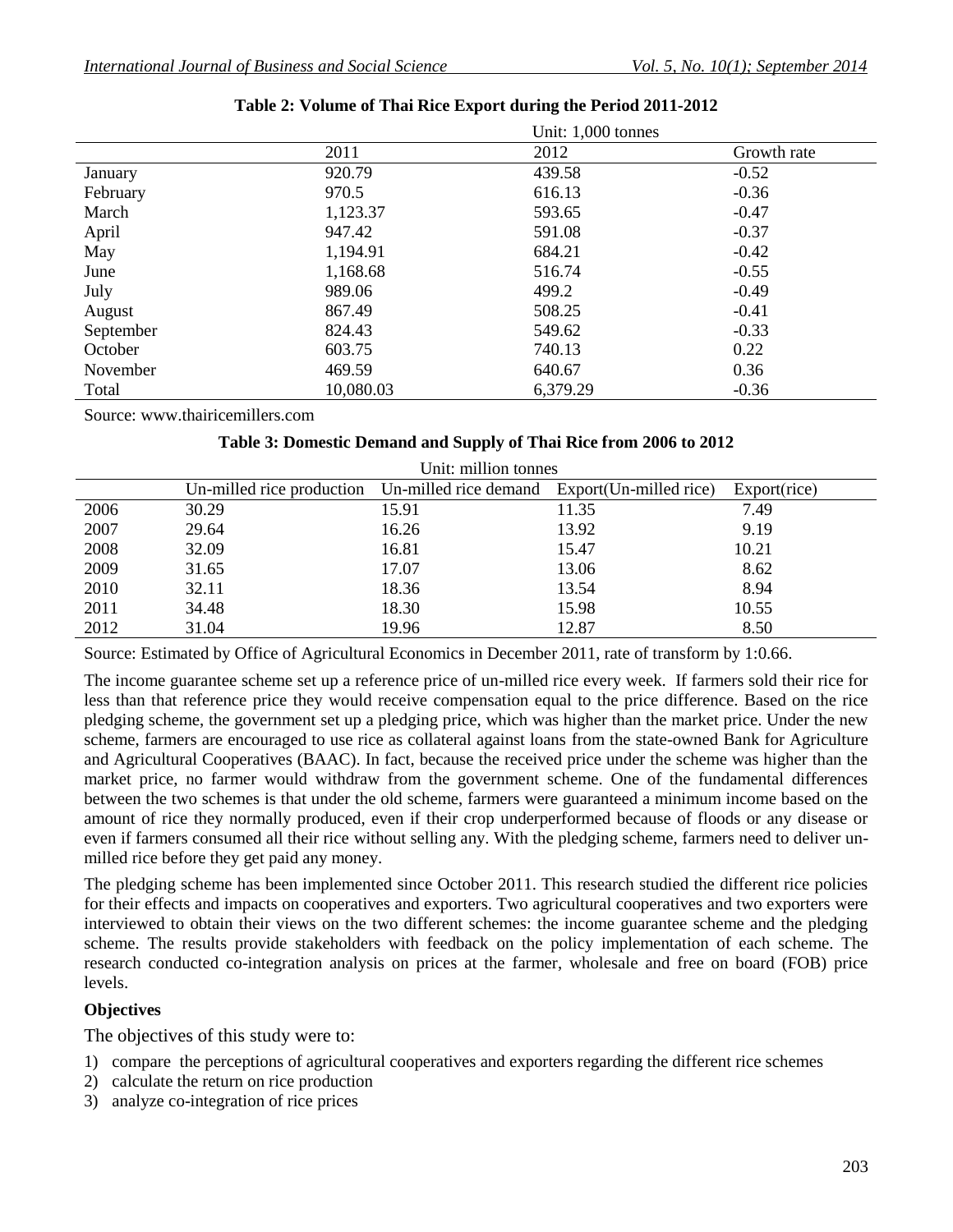# *2. Literature Review*

Nkang N.M. et al. (2006) examined rice production, imports and food security in Nigeria by analyzing the determinants of rice import demand from 1970 to 2002. They applied an estimation procedure that made use of co-integration and the error correction model (ECM). They showed that short-run changes in domestic rice production, the level of external reserves and total imports value remarkably shaped rice import behavior in Nigeria. Campche L. Jody et al. (2006) applied co-integration to investigate the cost price squeeze in agriculture and to determine the level of inflation passed through agricultural prices. They found that the null hypothesis of co-integration between price paid and price received could not be rejected in the long run. After accounting for technology improvements and efficiency gains, the price paid and price received moved together in a one-to-one ratio in the long run. Rodrigo Saens N. et al. (2008) estimated the causality relationships that governed the product, employment and salaries in the Chilean silviculture-agricultural-livestock sector using a co-integration approach. Quarterly data from 1996 to 2005 were used to estimate agricultural labor demand. They found that demand for agricultural labor has long run employment product and employment salary elasticities of 0.38 and - 0.88, respectively. Okoroafor et al. (2010) estimated demand for fertilizer in Nigeria using an application of cointegration and error correction modeling. They found the demand for fertilizer exhibits a stable long run equilibrium relationship with its relative price and other explanatory variables. Fertilizer demand adjusts to the long run equilibrium path slowly following disturbance and shocks. Kalmarzi et al. (2011) applied Granger causality and a co-integration test for fertilizer consumption and agricultural value added growth in G8 countries. Their results showed that agricultural value-added growth did not cause increased fertilizer consumption, and fertilizer consumption did not cause agricultural value-added growth at the 10% significance level. A long run relationship existed between fertilizer consumption and agricultural value-added growth. Poramacom N. (2013) applied co-integration analysis on maize in Thailand. She found that the farm price was affected positively by the wholesale price and the farm price was also affected positively by the FOB price. The estimated coefficients associated with the explanatory variable agreed with a priori expectations and were statistically significant. The current study used the method of Nkang N.M. et al. (2006), Campche L. Jody et al.(2006), Rodrigo Saens N. et al.(2008) and Kalmarzi et al.(2011) for co-integration analysis. Similar to the Poramacom N. (2012) study, the current study applied monthly data from 2007 to 2011.

# *3. Methodology*

#### **Data**

In depth interviews were conducted with two agricultural cooperatives and two exporter opinions on the income guarantee scheme and the pledging scheme. Monthly data on farm price, wholesale price and FOB prices from 2007 to 2011 were used in the analysis. Prices were expressed in current terms on a common unit basis of 1,000 kilograms for 5% white rice and 100 kilogram for jasmine rice. These rice types were selected because of their high export values. The data were taken from various publications and websites of the Department of Agricultural Economics of Thailand, the Department of Interior Trade of Thailand and the Department of Customs.

#### **Analysis**

The research compared the perceptions of cooperative and exporter representatives regarding the different schemes. The performance of the rice income guarantee scheme was examined for the period 2009–2011. The study estimated the price transmission from different points of sale using unit root and co-integration methods.

#### **Modeling**

#### **Co-Integration Tests**

The first step involved determining which variables are stationary and non-stationary at the different sale levels. The Augmented Dickey and Fuller test (ADF) developed by Dickey and Fuller (1979 and 1981) was used for a unit root test on all variables. The null hypothesis of a unit root is rejected if the variable is stationary. To determine the long-term relationship between the farm price and the wholesale price and the farm price and the FOB price, the two step procedure of Engle and Granger (1987) was employed. First, a simple linear model was estimated using ordinary least squares analysis and then the residues were tested for the stationary condition. Then, the Johansen co-integration test, based on the Dickey-Fuller procedure, was used to determine the number of co-integration equations. Co-integration methods are useful when time series data are non-stationary and a conventional model would encounter the problem of spurious regression (Harris, 1995).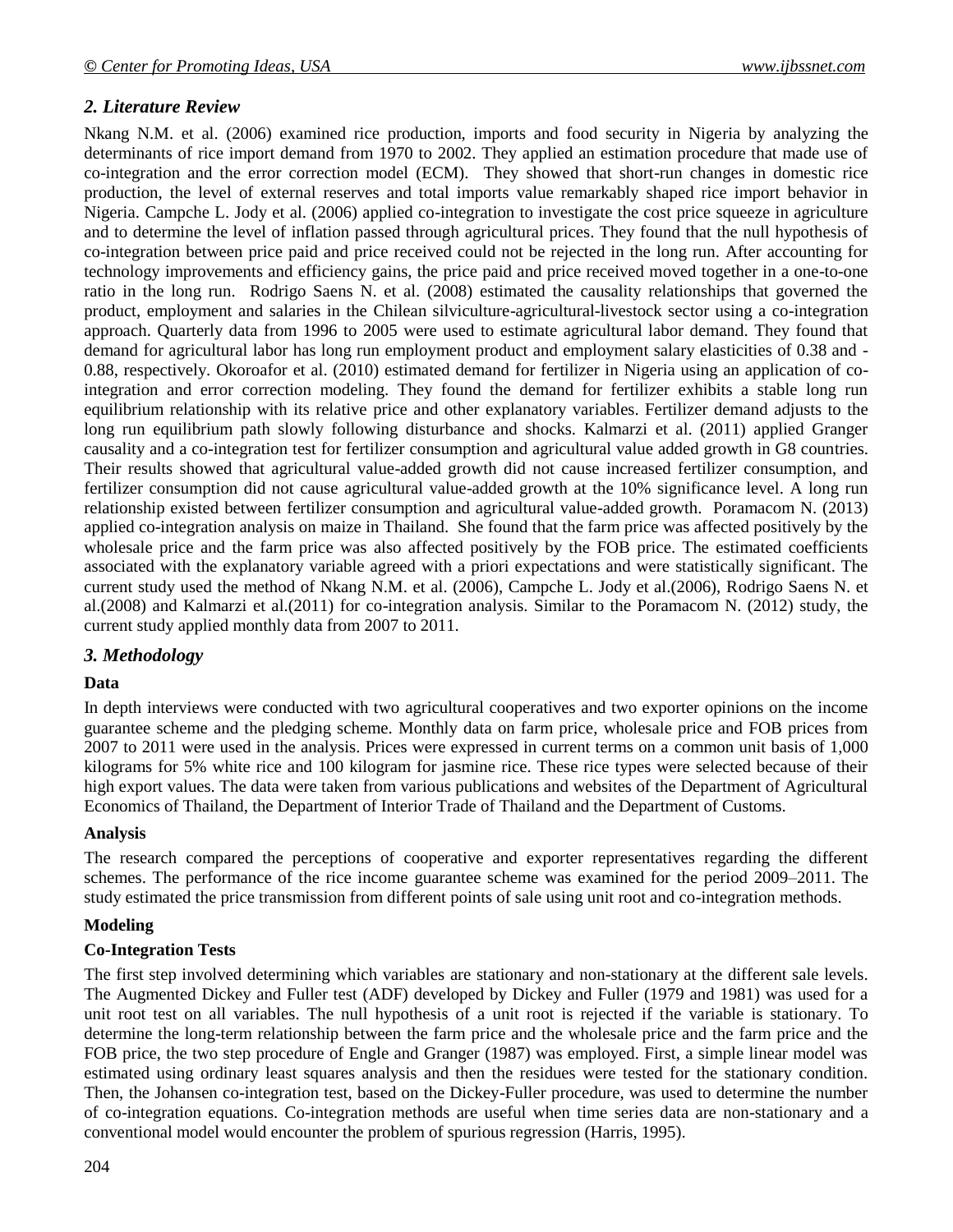#### **Long Run Co-Integration**

$$
P_{f1} = a + bP_{wi} + e_{ii}
$$
\n<sup>(1)</sup>

$$
P_{f1} = c + dP_{fobi} + e_{ii}
$$
 (2)

#### **Short run co-integration**

$$
\Delta P_{fi} = f + g \Delta P_{wi} + h \varepsilon_{it-1}
$$
\n(3)

$$
\Delta P_{fi} = \mathbf{j} + \mathbf{k} \Delta P_{fob2} + \mathbf{l} \varepsilon_{it-1} \tag{4}
$$

Where  $P_{f_i}$  = farm price

 $P_{wi}$  = wholesale price  $P_{fobi}$  = FOB price i refers to either 5% white rice or 100% grade 2 jasmine rice.

#### *4. Results and Discussion*

In depth interviews with members from the two agricultural cooperatives were undertaken in January 2012 in Suphan Buri province. The agricultural cooperative in Mueang district had not joined the pledging scheme in 2012 because most farmers were still involved with the income guarantee scheme. Thus, the cooperative was operating according to its usual business practices. The agricultural cooperative in Don Chedi district had joined the pledging scheme. This cooperative had un-milled rice purchasing capacity of 1,000 tonnes. The vice president of the cooperative believed that an un-milled rice pledging price of USD 500 for white rice was too high. Generally, approximately USD 300 was considered reasonable for trade. He suggested using the government's pledging scheme should sell all its rice within one year. In depth interviews were conducted with one exporter each in Suphan Buri and Patum Thani provinces for both the income guarantee and pledging schemes. Exporters in Patum Thani province believed the income guarantee scheme should be better than the pledging scheme because the pledging prices were higher than the market price it would induce illegal un-milled rice from neighboring countries to be added to the program. The management process is complicated. For example, each farmer has to transport un-milled rice to the rice mill and then obtain a ticket from the rice mill and present this to the BAAC bank. The rice mills have to process the un-milled rice into rice and deliver it to the storage location. Then, the government has to stock the rice for some years at a large storage cost and because of the long storage time, the rice becomes degraded and thus can only be sold for a low price. Generally, the government could lose about USD 3,000 million each year. Throughout the pledging process, many people can act in a misleading manner that may lead to corruption. On the other hand, exporters in Suphan Buri province believed that the income guarantee scheme let all stakeholders participate fairly in rice trade. A higher export price for Thai rice may lead to a loss of world market competitiveness. However, the exporters believed that the income guarantee scheme has some weaknesses; for example, the exporters could offer a lower price than the market price since the government would pay the difference to farmers anyway. Moreover, the pledging scheme can absorb the unmilled rice supply from the market and induce a higher price. Furthermore, if the government sells rice using a government-to-government technique, then the rice may be sold more quickly or be used in exchange for vehicles, airplanes or weapon etc.

Table 4 shows that 3,128,000 farmers were involved in the income guarantee scheme for rice during the period 2010-2011 of which 2,035,000 were in northeast Thailand. The total government budget for the policy used USD 1,197.40 million and each farmer received a payment of approximately USD 382.8.

Figure 2 shows the monthly price for 5% Thai white rice between 2007 and 2012. Prices peaked in 2008 due to the world food crisis at that time. The farm price of un-milled rice reached THB 15,000 tonne<sup>-1</sup> in September 2011 and then declined to THB 10,000. The wholesale and FOB process remained similar in 2010 and 2011. In 2012, all prices increased slightly due to the pledging scheme.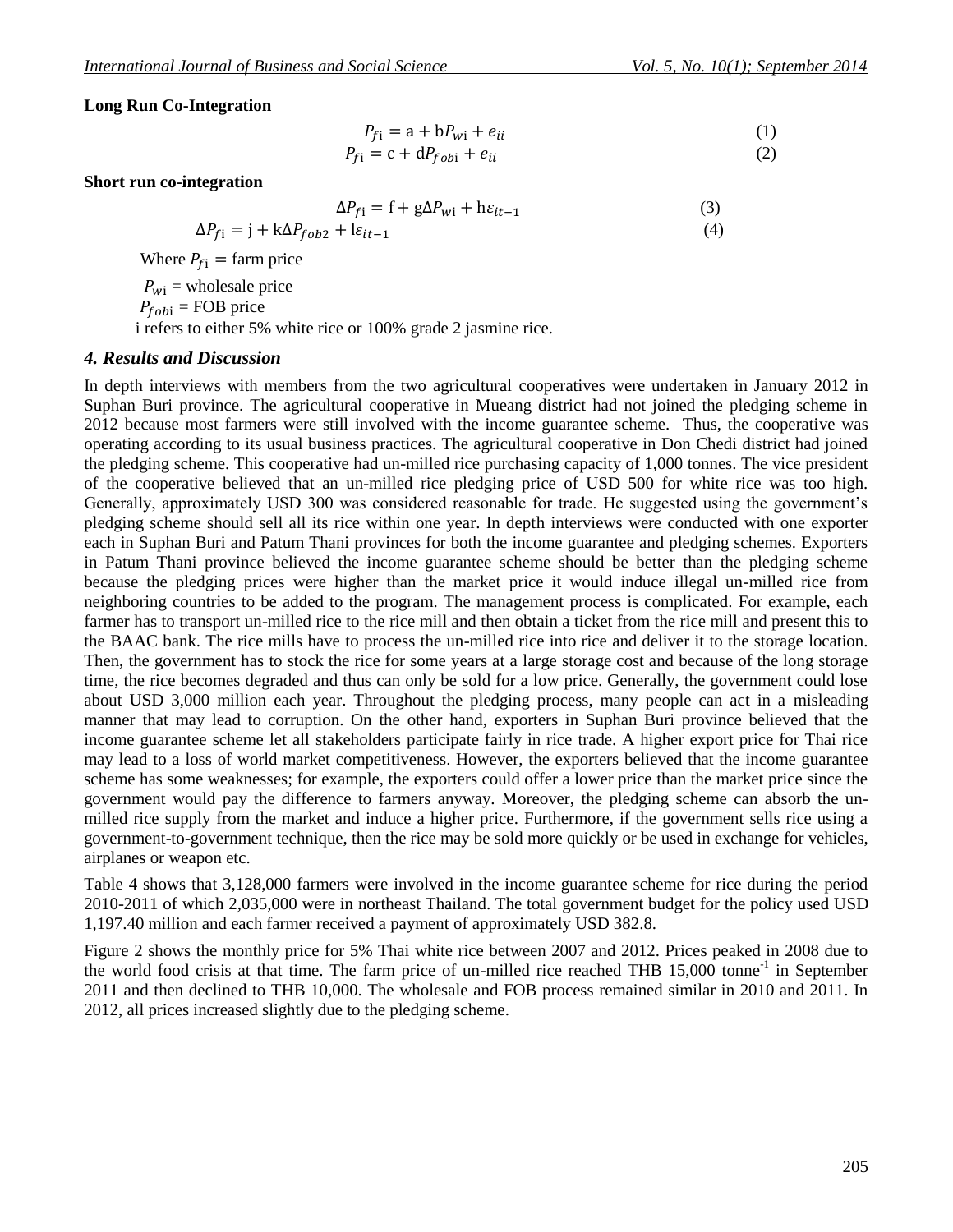|           | Number of farmer | Amount        | Average             |
|-----------|------------------|---------------|---------------------|
| Region    | (thousand)       | (USD million) | $(USD person^{-1})$ |
| North     | 611              | 306.50        | 541.60              |
| Northeast | 2,035            | 619.60        | 304.40              |
| Central   | 371              | 245.40        | 661.40              |
| South     | 110              | 25.80         | 234.50              |
| Total     | 3,128            | 1,197.40      | 382.80              |

**Table 4: Performance of Income Guarantee Scheme for Rice between 2010 and 2011**

Source: Bank for Agriculture and Agricultural Cooperatives.

# **Figure 2 Price of 5% Thai White Rice, during the period 2007-2012**



Source: Office of Agricultural Economics, Department of Interior Trade and Department of Custom, various issues.

Figure 3 shows the monthly price of 100% grade 2 Thai jasmine rice during 2007–2012. Prices peaked in December 2011 when the farm price of un-milled rice reached THB 15,000 tonne<sup>-1</sup>. Wholesale and FOB prices had remained quite high since 2008 because jasmine rice is a premium export grade. The wholesale prices approximately ranged from THB 20,000 to 30,000 tonne<sup>-1</sup> and the FOB prices approximately ranged from THB 20,000 to 40,000 tonne-1 . Similarly, in 2012, prices for 5% white rice increased slightly due to the pledging scheme. However, the export volume had declined from 10,080 thousand tonnes in 2011 to 6,379.29 thousand tonnes in 2012.

**Figure 3: Price of 100% Grade 2 Thai Jasmine Rice, during the period 2007-2012**



Source: Office of Agricultural Economics, Department of Interior Trade and Department of Custom, various issues.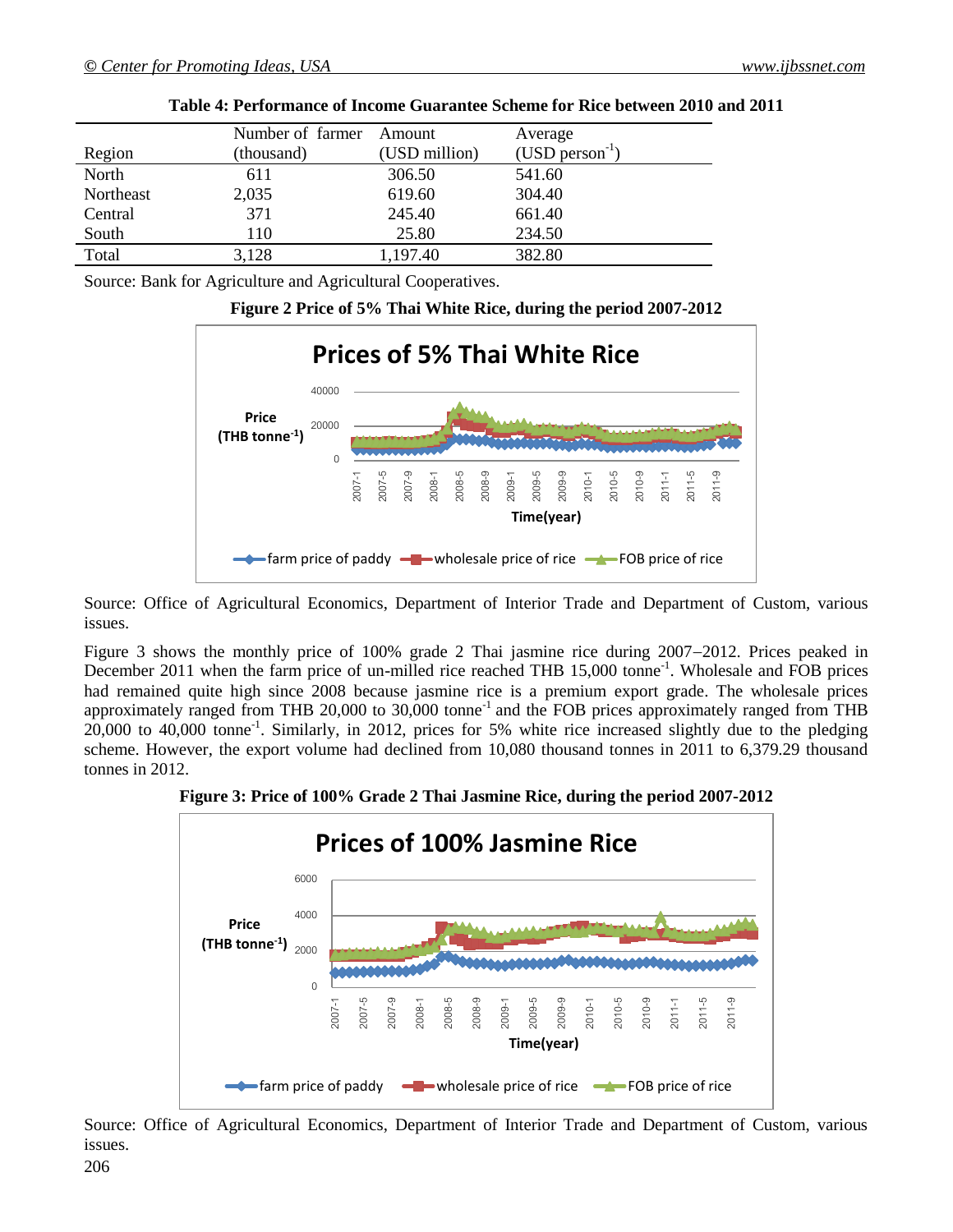# **Return Analysis**

The fixed cost for main crop rice in the period 1997/98-2011/12 increased slightly but the variable cost increased from USD 196.38 hectare<sup>-1</sup> in 1997/98 to USD 689.91 hectare<sup>-1</sup> in 2011/12. The growth rate in the total cost was fairly steady at about 19% since 2001/2002 until it climbed to 54% in 2008/09 before returning to the former level of 19% in 2011/12. This corresponded to the fact that Thai farmers depended more on machinery, herbicides and hired labor than in the past (Table 5). For the second rice crop rice period of 1997/98-2011/12, the fixed cost hectare<sup>-1</sup> increased slightly but the variable cost hectare<sup>-1</sup> increased from USD 42.64 in 1998 to USD 125.25 in 2011. The second crop growth rate in total cost increased from 16% in 2001 and reached 54% in 2007 and then declined to 13% in 2011. Tables 5 and 6 show the growth rate in the total cost increased for both the main crop and the second crop.

|         | Unit: USD hectare <sup>-1</sup> |            |            |                           |  |  |  |
|---------|---------------------------------|------------|------------|---------------------------|--|--|--|
| year    | variable cost                   | fixed cost | total cost | growth rate of total cost |  |  |  |
| 1997/98 | 196.38                          | 36.01      | 232.39     |                           |  |  |  |
| 2000/01 | 240.78                          | 36.01      | 276.79     | 0.19                      |  |  |  |
| 2003/04 | 285.06                          | 38.02      | 323.08     | 0.17                      |  |  |  |
| 2006/07 | 402.08                          | 41.66      | 443.74     | 0.37                      |  |  |  |
| 2008/09 | 609.96                          | 75.32      | 685.28     | 0.54                      |  |  |  |
| 2011/12 | 689.91                          | 124.59     | 814.50     | 0.19                      |  |  |  |

|  |  |  |  |  | Table 5: Variable Cost, Fixed Cost and Growth Rate of Main Crop |
|--|--|--|--|--|-----------------------------------------------------------------|
|--|--|--|--|--|-----------------------------------------------------------------|

Source: Office of Agricultural Economics and calculated, 2011.

# **Table 6: Variable Cost, Fixed Cost and Growth Rate of Second Crop**

|      |               | Unit: USD hectare $^{-1}$ |            |               |  |  |
|------|---------------|---------------------------|------------|---------------|--|--|
| Year | variable cost | fixed cost                | total cost | Growth rate   |  |  |
|      |               |                           |            | of total cost |  |  |
| 1998 | 266.51        | 54.16                     | 320.67     |               |  |  |
| 2001 | 312.33        | 59.53                     | 371.86     | 0.16          |  |  |
| 2003 | 351.73        | 68.40                     | 420.13     | 0.13          |  |  |
| 2007 | 573.86        | 74.62                     | 648.48     | 0.54          |  |  |
| 2008 | 755.49        | 98.29                     | 853.78     | 0.32          |  |  |
| 2011 | 782.86        | 185.88                    | 968.74     | 0.13          |  |  |

Source: Office of Agricultural Economics and calculated, 2011.

### **Table 7: Yield, Cost and Return of Main Crop**

|                                         | 2002    | 2004    | 2006    | 2008    |
|-----------------------------------------|---------|---------|---------|---------|
|                                         |         |         |         |         |
| Yield(kilogram/hectare)                 | 2650.00 | 2637.50 | 2668.75 | 2668.75 |
| Variable $cost(USD \t{tonne}^{-1})$     | 86.68   | 102.62  | 144.75  | 219.58  |
| Fixed cost(USD tonne <sup>-1</sup> )    | 12.96   | 13.68   | 15.00   | 27.11   |
| Total cost(USDtonne <sup>-1</sup> )     | 99.64   | 116.30  | 159.75  | 246.69  |
| Farm price(USD tonne <sup>-1</sup> )    | 179.19  | 217.45  | 238.51  | 310.06  |
| Net return( $USD$ tonne <sup>-1</sup> ) | 79.55   | 101.15  | 78.76   | 63.37   |

Source: Office of Agricultural Economics and calculated, 2011.

In 2002, the variable and fixed costs were USD 86.68 and USD 12.96 tonne<sup>-1</sup>, respectively, and these costs increased to USD 119.58.62 and USD 27.11, respectively, in 2008. The yield increased slightly from 2650.00 kilograms hectare<sup>-1</sup> in 2002 to 2668.75 kilograms hectare<sup>-1</sup> in 2008. Table 7 shows Thai rice production between 2002 and 2008 when farmers received a positive net return.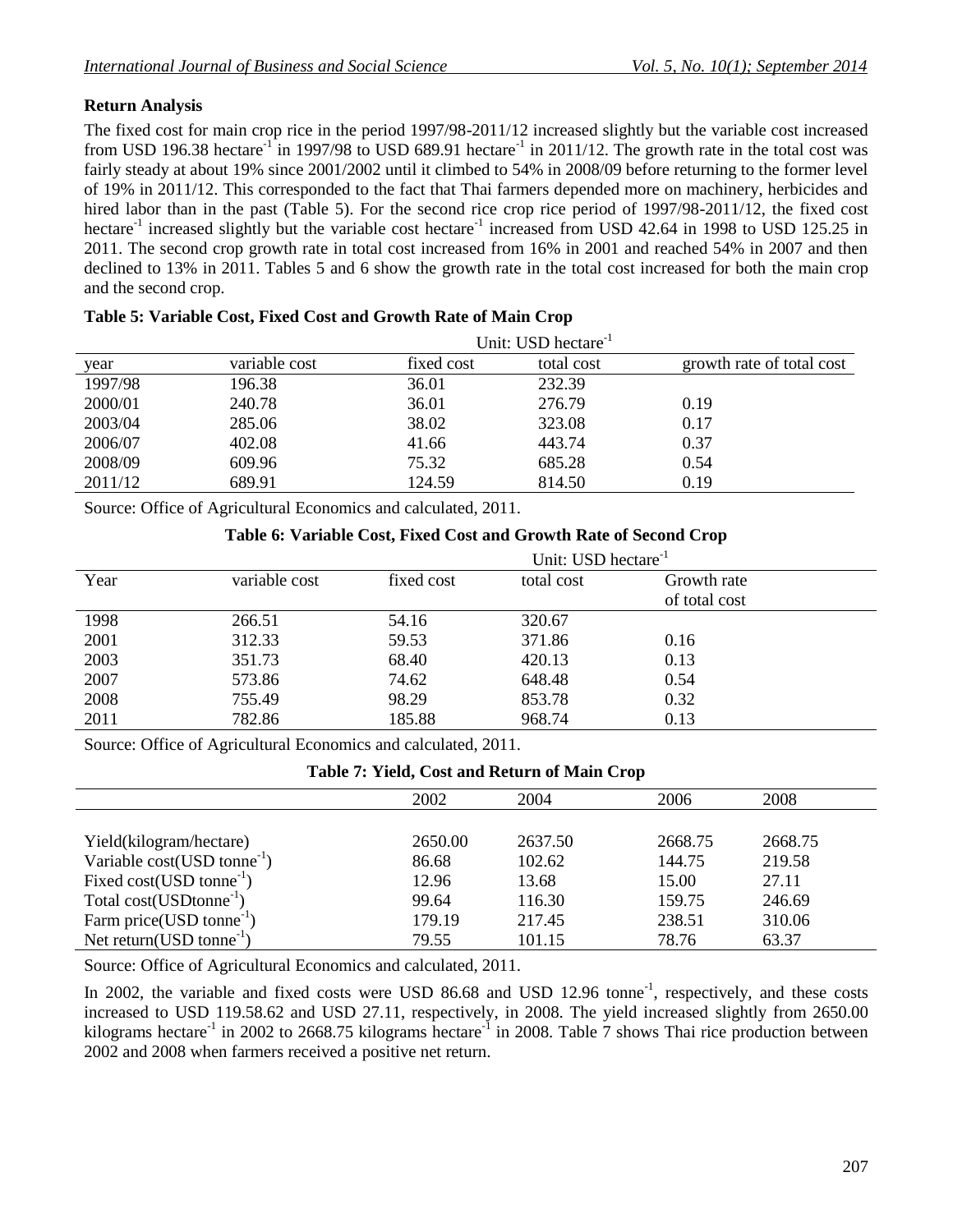# **Co-Integration Analysis**

Farm price was affected positively by the wholesale price and the FOB price. The estimated coefficients associated with the explanatory variable agreed with a priori expectations, and were statistically significant at levels ranging from 1%, to 5 % to 10 %. The signs of all estimated coefficients agreed with expectations and were statistically significant (Table 9).

| Variable                  | $I(0)$ Test-statistic   | At first different: $I(1)$ |
|---------------------------|-------------------------|----------------------------|
|                           | With constant and trend | With constant and trend    |
| 5% white rice             |                         |                            |
| $P_f$                     | $-2.4452$               | $-6.6534***$               |
| $P_{w}$                   | $-2.4487$               | $-5.2499***$               |
| $P_{FOB}$                 | $-2.7022$               | $-4.7495***$               |
| 100% grade 2 jasmine rice |                         |                            |
|                           |                         |                            |
| $P_f$                     | $-2.6143$               | $-4.5350***$               |
| $P_{w}$                   | $-2.3154$               | $-5.2984***$               |
| $P_{FOB}$                 | $-2.1194$               | $-5.3330***$               |

#### **Table 8: Unit Root Test**

\*\*\*Denote statistically significant estimates at p < 0.01 level.

#### **5% white rice**

#### **Long Run Co-Integration**

The long run coefficient of the farm price and wholesale price and the long run coefficient of the farm price and FOB price was 0.4868 and 0.360, respectively, which indicated that if the wholesale price of 5% white rice changed by THB 1, then the farm price would change by THB 0.4868 in the same direction. Similarly, if the FOB price of 5% white rice changed by THB 1, then the farm price would change by THB 0.3601 in the same direction<sup>.</sup>

#### **Short Run Co-Integration**

For 5% white rice, the short run coefficient of the farm price and wholesale price and the short run coefficient of the farm price and FOB price was 0.4400 and 0.3587, respectively, which indicated that if the wholesale price of 5% white rice changed by THB 1, then the farm price would change by THB 0.4400 in the same direction. The ECM coefficient suggests that the speed of adjustment of the model was -84.23%. The negative sign implies that the adjustment would cause the system to gradually convert to equilibrium. Similarly, if the FOB price of 5% white rice changed by THB 1, then farm price would change by THB 0.3587 in the same direction. The ECM coefficient suggests that the speed of adjustment of the model was -77.30%. The negative sign implies that the adjustment would cause the system to gradually convert to equilibrium.

#### **100% Grade 2 Jasmine Rice**

#### **Long Run Co-Integration**

The long run coefficient of the farm price and wholesale price and the long run coefficient of the farm price and FOB price was 0.3876 and 0.3450, respectively, which indicated that if the wholesale price of 100% grade 2 jasmine rice changed by THB 1, then the farm price would change by THB.0.3876 in the same direction. Similarly, if the FOB price of 100% grade 2 jasmine rice changed by THB 1, then the farm price would change by THB 0.3450 in the same direction.

#### **Short Run Co-Integration**

For 100% grade 2 jasmine rice, the short run coefficient of the farm price and wholesale price and the short run coefficient of the farm price and FOB price was 0.3565 and 0.1120, respectively, which indicated if the FOB price of 100% grade 2 jasmine rice changed by THB 1 then farm price would change by THB 0.3565 in the same direction. The ECM coefficient suggested that the speed of adjustment of the model was -16.32%. The negative sign implied that the adjustment would cause the system to gradually convert to equilibrium.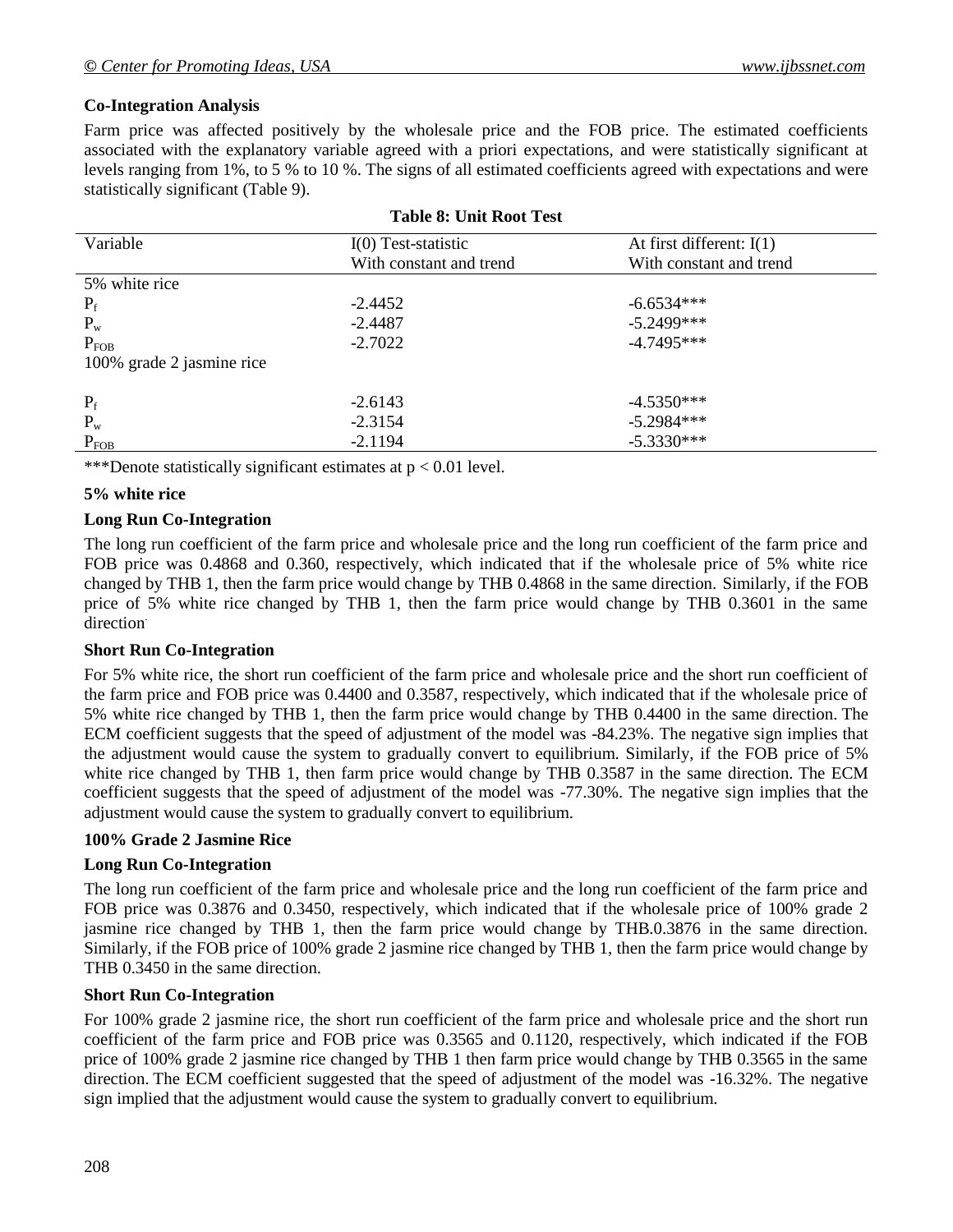Similarly if the FOB price of 100% grade 2 jasmine rice changed by THB 1, then the farm price would change by THB 0.1120 in the same direction. The ECM coefficient suggested that the speed of adjustment of the model was -18.27%. The negative sign implied that the adjustment would cause the system to gradually convert to equilibrium.

|                          | Long run coefficient | $R^2$  | Short run coefficient | $R^2$  |
|--------------------------|----------------------|--------|-----------------------|--------|
| 5% white rice            |                      |        |                       |        |
| Farm price and           | $0.4868***$          | 0.7149 | $0.4400**$            | 0.5103 |
| wholesale price          |                      |        |                       |        |
| T statistic from         | $-4.7091***$         | 0.4231 |                       |        |
| <b>Augmented Dickey-</b> |                      |        |                       |        |
| Fuller test              |                      |        |                       |        |
| <b>ECM</b> coefficient   |                      |        | $-0.8423***$          |        |
| Farm price and FOB       | $0.3601***$          | 0.6933 | $0.3587***$           | 0.4742 |
| price                    |                      |        |                       |        |
| T statistic from         | $-4.1629***$         | 0.3866 |                       |        |
| <b>Augmented Dickey-</b> |                      |        |                       |        |
| <b>Fuller</b> test       |                      |        |                       |        |
| <b>ECM</b> coefficient   |                      |        | $-0.7730***$          |        |
| 100% grade 2 jasmine     |                      |        |                       |        |
| rice                     |                      |        |                       |        |
|                          |                      |        |                       |        |
| Farm price and           | $0.3876***$          | 0.7900 | $0.3565***$           | 0.5673 |
| wholesale price          |                      |        |                       |        |
| T statistic from         | $-2.2427**$          | 0.0810 |                       |        |
| <b>Augmented Dickey-</b> |                      |        |                       |        |
| Fuller test              |                      |        |                       |        |
| <b>ECM</b> coefficient   |                      |        | $-0.1632**$           |        |
| Farm price and FOB       | $0.3450***$          |        | $0.1120**$            | 0.1104 |
| price                    |                      |        |                       |        |
| T statistic from         | $-3.2321***$         | 0.1664 |                       |        |
| <b>Augmented Dickey-</b> |                      |        |                       |        |
| <b>Fuller</b> test       |                      |        |                       |        |
| <b>ECM</b> coefficient   |                      |        | $-0.1827*$            |        |
| * $p < 0.1$              |                      |        |                       |        |
| 44.007                   |                      |        |                       |        |

#### **Table 9: Long Run Coefficient and Short Run Coefficient**

\*\*p< $0.05$  $***p<0.01$ 

# *5. Conclusion and Recommendations*

Two agricultural cooperatives and two exporters interviewed pointed out some weak points of the pledging scheme; for example, the tendency for Thailand to lose its position as the top rice exporter in the world, and the problems of rice stock management and selling. This study applied co-integration analysis to 5% white rice and 100% grade 2 jasmine rice in Thailand using the farm price and wholesale price, and using the farm price and FOB price. The farm price was affected positively by the wholesale price and the farm price was also affected positively by the FOB price. The estimated coefficients associated with the explanatory variable agreed with a priori expectations and were statistically significant. The signs of all estimated coefficients agreed with expectations and were statistically significant. The coefficients of the farm price with wholesale price and of the farm price with FOB price were both higher for 5% white rice than for 100% grade 2 jasmine rice, indicated that the price transmission in the case of 5% white rice was more efficient than for 100% grade 2 jasmine rice.